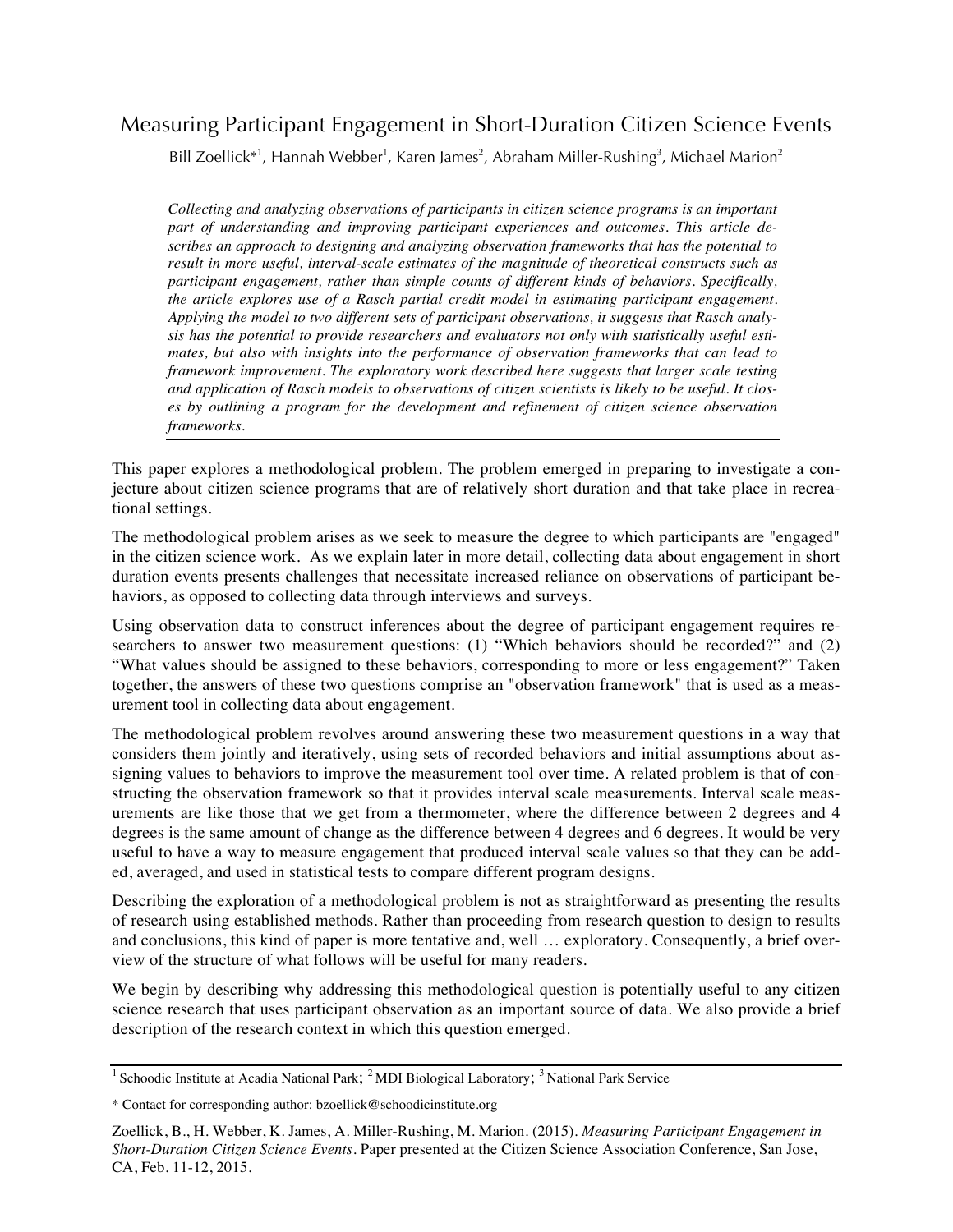Next, we look at an example of a simple observation framework that we adapted from research into the behaviors that people exhibit as they interact with exhibits in a science museum, which is another setting in which it is useful to understand participant engagement over relatively short time periods.

We then borrow an approach to measurement from psychometrics and education research known as the Rasch model in order to transform the results of the observations into interval scale data that we can graph and study. We describe the Rasch Model in enough detail to enable readers who are not familiar with it to follow as we move to the next step, in which we apply the Rasch model to two sets of observations of citizen science participants collected in different contexts.

We conclude with some thoughts about the potential value of what we learned through this exploration, along with the limitation of what we present here. Our goal is to describe what we learned with enough clarity that others might try the ideas presented here and either improve them or propose something better.

# **Motivation for the Work**

The work that we describe here is part of research undertaken by MDI Biological Laboratory, Schoodic Institute, and the National Park Service that seeks better understanding of new citizen science opportunities that might be enabled by DNA barcoding, a technique that uses short DNA sequences to aid in species identification. The goal of this pilot-stage research is to identify, develop, and test techniques that might enable engagement in biodiversity-related citizen science by large numbers of park visitors and other people in similar settings. These pilot studies engaged participants in a variety of different activities, including sample collection, sorting of species in a lab, and work with computers to clean up and look up DNA sequences in online repositories such as the Barcode of Life Data System (BOLD).

The broader study explores several conjectures that reach beyond the work reported in this paper. One is that DNA barcoding can accurately identify invertebrate species of interest to biodiversity studies in the environs of Acadia National Park. A second conjecture is that having routine access to reliable species identification techniques will enable a broader range of citizen science activities, including activities that only require a few hours of a participant's time as they collect or sort samples. A third conjecture is that these shorter duration citizen science activities will enable engagement by participants who do not think of themselves as being deeply interested in science, but who are open to trying something new that provides a useful service.

It is this last conjecture that focused our attention on the problem of making sense of observations of participants in short-duration citizen science programs, which is the subject of this paper.

### **The Short Duration Problem**

The approaches available to researchers describing participant engagement in citizen science depend on the nature of the citizen science activity. If a project engages participants over time periods spanning from days to weeks to months, interviews with participants are an excellent and often a preferred means to gain insight into participant experiences. If there are large numbers of participants engaged over such time periods, it often makes sense to use survey instruments to augment data collected through interviews.

However, not all citizen science work extends over periods of days, weeks, and months. Activities such as biodiversity inventories and other kinds of collection and sampling activities might involve participants for only a few hours. These kinds of sampling, data collection, and science support activities can be particularly attractive and useful in settings such as national parks, nature preserves, and other settings where people visit for short time periods and may be open to engagement in activities that they know are useful to the place and that offer opportunities for learning in addition to service.

Short duration events present a number of challenges to research or evaluation efforts. Since participants may only be involved for a few hours, asking them to complete a survey or interview can seem like a significant intrusion. Further, since participants in these free-choice activities are often on vacation or partic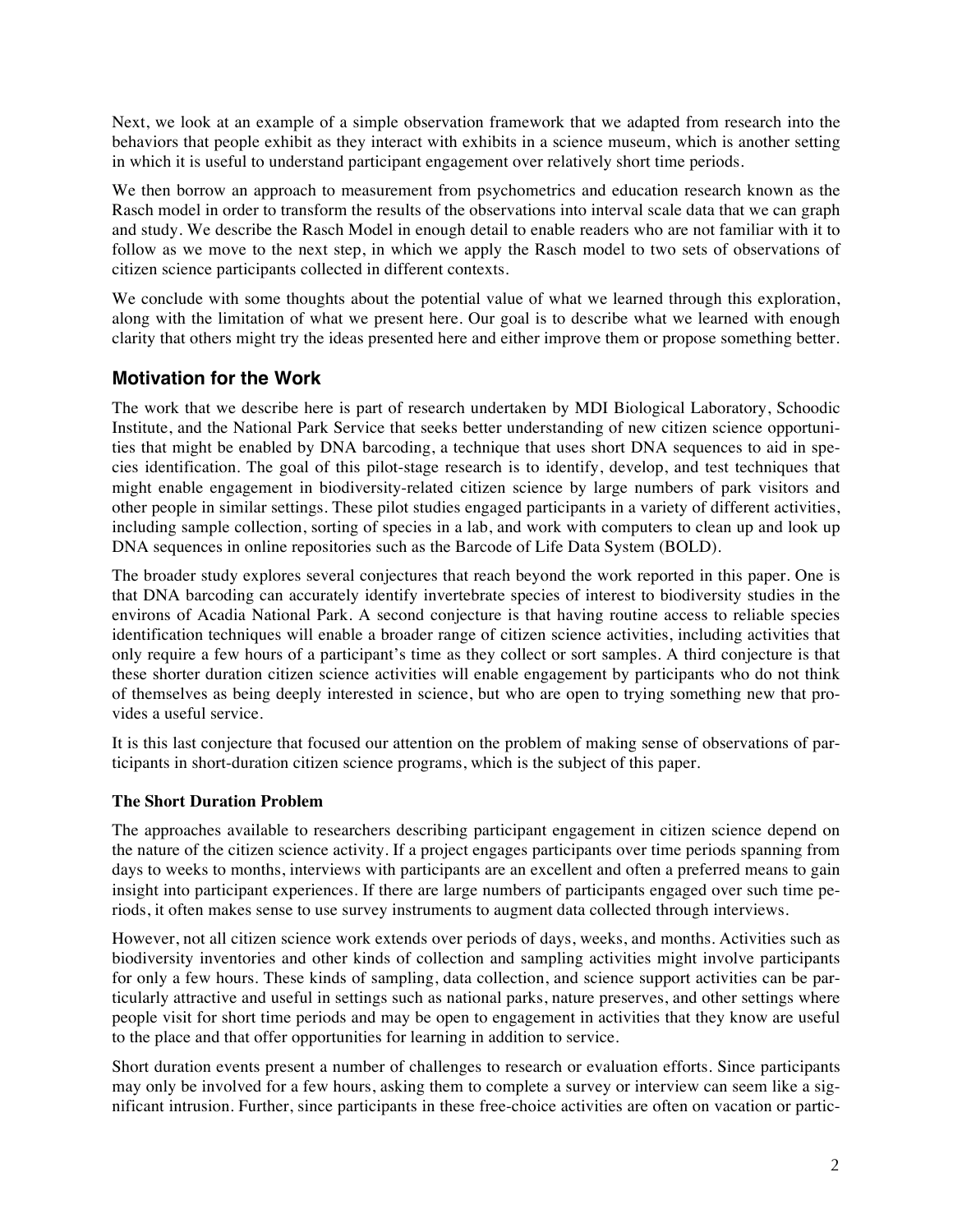ipating in recreational activities, being asked to complete surveys and interviews may be inconsistent with their motivation to participate in the activity.

The research and evaluation challenges that emerge in short-duration citizen science programs are not unique to citizen science. Researchers working in museum settings have confronted such problems for years. For example, Palmquist and Crowley (2007), in their article describing research on how parents and children interact with each other as they visit dinosaur exhibits, begin with a funny and sometimes painful account of the challenges encountered in presenting parents with an informed consent form to read and sign when they are holding the hand of a six-year old who is only 50 feet away from seeing the dinosaurs. In addressing such challenges, researchers and evaluators studying visitor engagement with museum exhibits often rely heavily on observing visitors, rather than interacting in more direct and intrusive ways.

### **Observation Frameworks**

As Yogi Berra said, "You can observe a lot by watching." In the context of learning about participant engagement, observing a lot by watching implies having some way to organize what one sees as participants engage with a program or museum exhibit. Stated more formally, one needs an observation framework that directs attention to specific behaviors and that specifies how these behaviors are to be counted, aggregated or otherwise converted from simple counts into an assertion about what was happening over the course of the participation.

Observation frameworks can be loosely classified as either "high-inference" or "low-inference." Highinference frameworks provide guidance to researchers or evaluators with regard to evidence to be collected and considered, but analysis of the evidence and judgments about quality depend on the expertise of the observer. Horizon Research's *Inside the Classroom Observation and Analytic Protocol* (Horizon Research, 2000) is an example of a widely-used high-inference observation framework. It contains scales that the evaluator uses to rate the quality of lesson design, lesson implementation, lesson content, classroom culture, and a number of other characteristics. The final step in completing the protocol requires the evaluator to provide an overall "capsule rating" of the lesson, drawing on his or her experience in observing many lessons to render that judgment. High-inference frameworks can work well in a mature research area where there is substantial agreement about what constitutes quality.

Low-inference frameworks focus more on collecting data that are more directly connected to observation. They typically require the observer to record the presence or absence of certain behaviors repeatedly, at some fixed time interval. This kind of data collection still depends on inferences, but the inferences are implicit and embodied in the protocol designer's selection of behaviors that are assumed to be important and worth recording. The inference-making is done by the framework's designer, rather than by the observer who is on scene.

Because the low-inference observations collect data at a lower level of abstraction, recording behaviors rather than judgments about behaviors, they can be more useful and flexible in research that is trying to understand how things work, as opposed to making quality judgments about practices that are wellunderstood. This makes low-inference observation frameworks potentially attractive in relatively young research areas such as inquiry into the structure and effect of citizen science activities.

## **Adapting an Observation Framework for Use with Short-Duration Citizen Science**

Chantal Barriault, working with David Pearson (Barriault & Pearson, 2010), developed an observation framework that serves as a good example of a low-inference framework as well as a starting point for the observation work described here. Working from many hours of observation as visitors engaged in activities in a science center, she theorized that visitors exhibit a sequence of three categories of behaviors as they interact with an exhibit. They begin with what she called Initiation activities consisting of behaviors such as looking at the exhibit, watching others interacting with the exhibit, and trying out the exhibit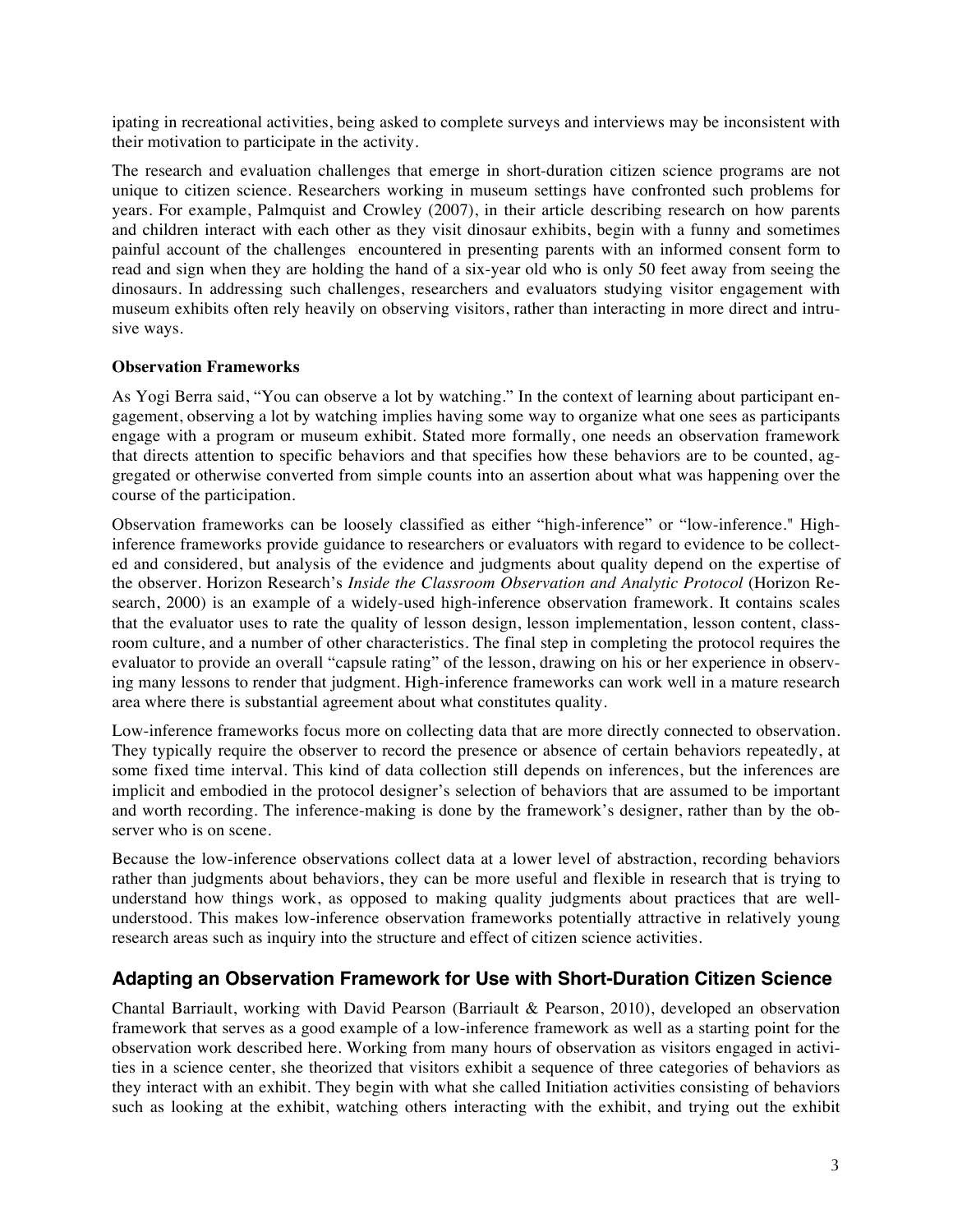themselves. If the visitors are interested enough to continue interacting with the exhibit, they move to Transition behaviors that might include repeating the activity or expressing positive emotions in reaction to engagement. In some instances visitors move beyond the Transition behaviors to Breakthrough behaviors that might include referring to past experiences while they engage in the activity, seeking more information about the activity, sharing information with others, and engaging in inquisitive exploration about the activity through experimenting with it and trying out different kinds of actions. This pattern of engagement development is illustrated in Figure 1. Barriault and Pearson note that in their experience with using their framework in observing many visitors, not all visits fall into this pattern, but most do.



**Figure 1. Expected pattern of behaviors in observation framework developed by Barriault and Pearson (2010).**

Barriault and Pearson developed this framework in order to make decisions about exhibit design. Consequently, they were primarily interested in ensuring that an exhibit elicited a sufficient number of behaviors in the Transition or Breakthrough behavior categories. If observations revealed that visitors were only engaging in Initiation behaviors when interacting with an exhibit, that would suggest that the exhibit needed to be revised in some way.

We recognized that Barriault and Pearson's observation framework might be adapted to address the problem of making sense of observations of citizen science participants. It seemed reasonable to conjecture that participants would begin by focusing on mastery of the protocols for collecting, sorting, processing, or citizen science activities, and then, having mastered the fundamentals, would move on to higher levels of personal engagement with the activity.

## **Initial Shaping of An Observation Framework: What Behaviors Do We Record?**

One of the key requirements for an observation framework is that it takes account of all the behaviors that seem meaningful and important. This is not just analytical work; it is also deeply empirical. If we are measuring engagement, one has to see what visitors or participants actually do, making sure that behaviors that appear to be important are recorded and included in the final assessment of engagement. Barriault (Barriault, 2014) provided a good example of this kind of work as she described the steps she took to adapt her initial observation framework, developed for use in science centers, for use in zoos and aquariums, where visitors were interacting with living animals rather than with more predictable exhibits that are designed by museum staff.

We used close observation of six citizen scientists who volunteered to assist in specimen sorting to begin the task of identifying the behaviors to include in an observation framework for the kinds of citizen science lab activities that might be part of biodiversity research programs. These six individuals provided informed consent to participate in human subject research, which meant that we could collect a variety of kinds of information, including interviews, that enabled us to connect the behaviors that we were observing with the participant's own perceptions of what they were doing. The laboratory tasks that the volun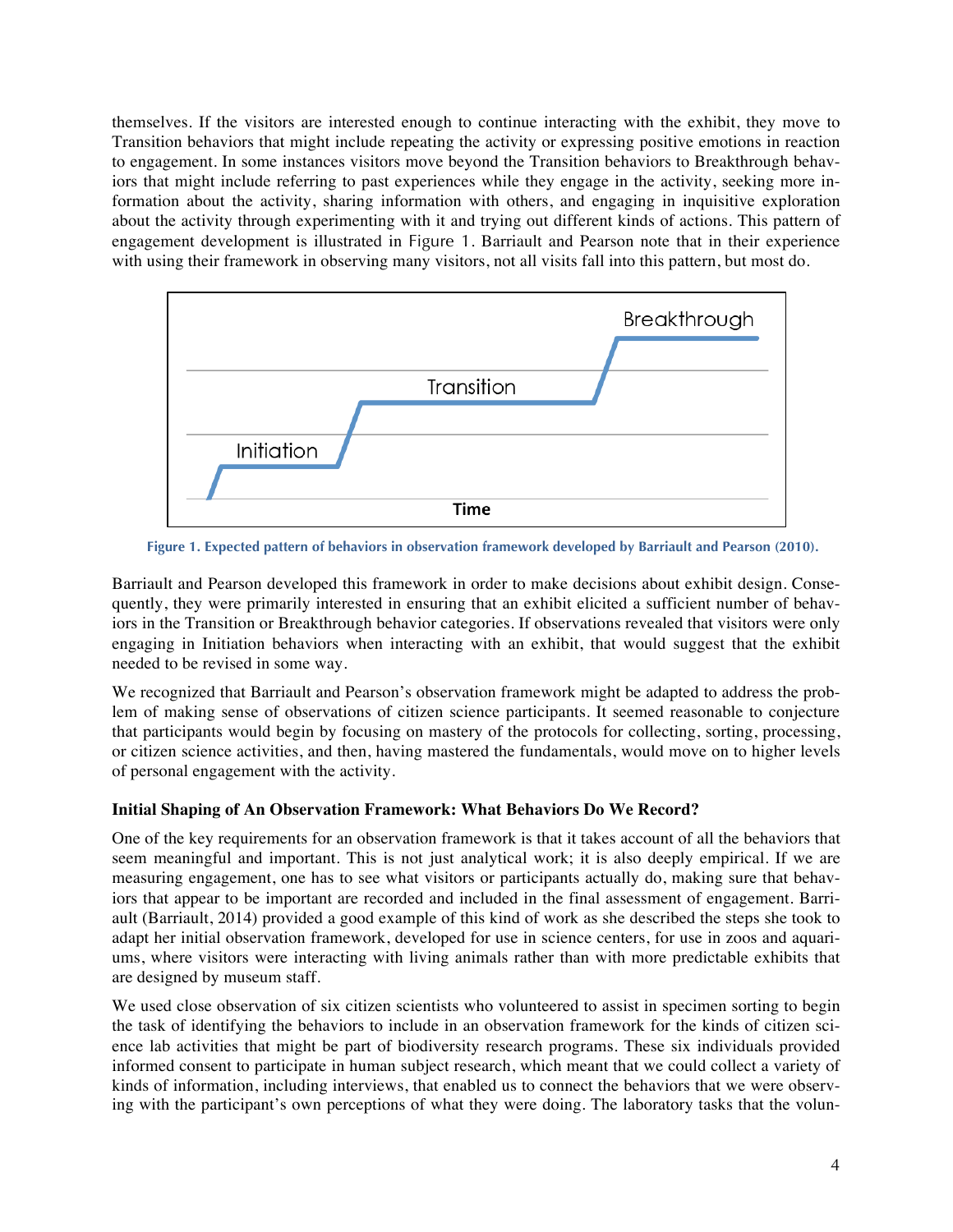teers undertook included using dissecting microscopes to scan eelgrass blades to find and remove invertebrates living on the eelgrass. Then, working with the assistance of a taxonomist and from photographs of common invertebrates, the citizen scientists attempted to identify the animals that they found and placed them in containers for subsequent DNA analysis. We made observations at five-minute intervals over a period of 90 minutes.

One realization that emerged quickly was that rather than the simple progression from Initiation through Transition to Breakthrough illustrated in Figure 1, we were witnessing something more complicated. We did generally see evidence of Initiation, but the initiation was followed not by a Transition stage, but instead by a lot of "Doing" of the assigned task. Over the course of the Doing the participants periodically engaged in Breakthrough behaviors, but went back from Breakthrough to the ongoing "Doing" that was the primary focus of the lab work. Figure 2 illustrates this pattern.



**Figure 2. Pattern of behaviors observed in citizen science laboratory work.**

Rather than a progression to successively higher levels of engagement in which the middle level is a Transition to something else, the middle level of engagement in this laboratory work appeared to be a kind of "base" state. Participant engagement might periodically rise above this base state, but generally returned to it within the five-minute observation interval. In retrospect, this finding makes intuitive sense: museum visits are primarily free choice activities in which visitors engage with an exhibit as long as it holds their attention, but then move on to something else. Citizen science activities, on the other hand, invite participant commitment to doing some work in support of research over a period of time that might extend for an hour, a day, or years. A participant's level of interest might wax or wane over this time period, but the work goes on.

Conversations with participants as they engaged in searching for invertebrates, sorting them, and preserving them contributed to a categorization of different behaviors as being either Initiation, Doing, or Breakthrough behaviors. For example, we were interested to note that participants took out smart phones to take pictures through their microscopes of what they were seeing. After talking with them about what they were doing and why, we decided to categorize this particular behavior as Breakthrough because it provided evidence of deeper participant engagement beyond the routine Doing of looking, sorting, and preserving. Table 1 provides a complete list of the behaviors that we recorded, together with the scheme for categorizing them as Initiation, Doing, or Breakthrough behaviors.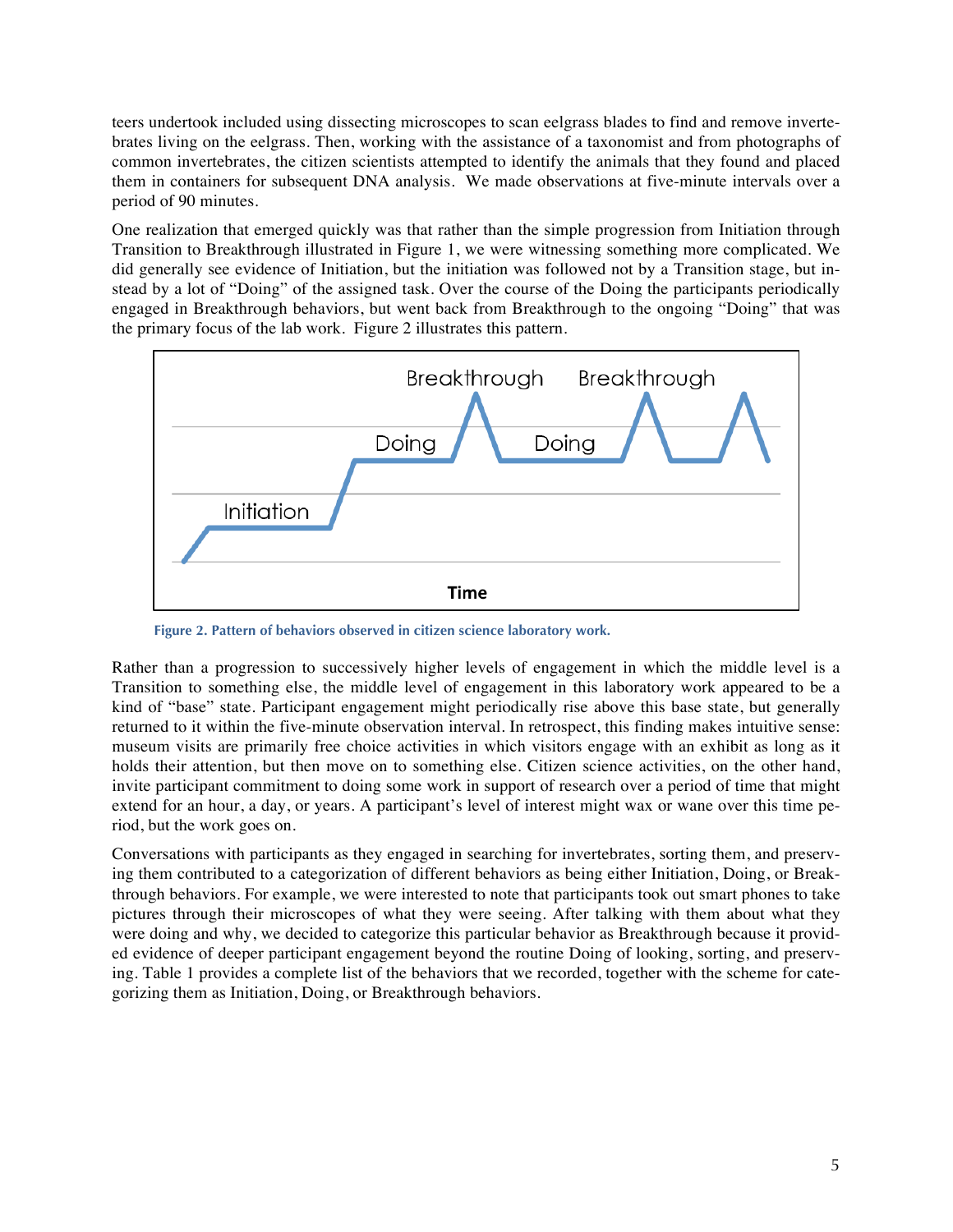| <b>Initiation Behaviors</b>   |                                                                                                                                                                                                                                                                                                                                                                                         |  |  |  |  |
|-------------------------------|-----------------------------------------------------------------------------------------------------------------------------------------------------------------------------------------------------------------------------------------------------------------------------------------------------------------------------------------------------------------------------------------|--|--|--|--|
| Ask                           | Participant is asking questions about how to do things, about process, about protocols – seeking<br>how to begin work                                                                                                                                                                                                                                                                   |  |  |  |  |
| Try                           | Participant is interacting with equipment, tools, procedures in a tentative way to learn how things<br>work                                                                                                                                                                                                                                                                             |  |  |  |  |
| Watch                         | Participant is watching others use equipment, tools, procedures in a tentative way to learn how<br>things work                                                                                                                                                                                                                                                                          |  |  |  |  |
| <b>Doing Behaviors</b>        |                                                                                                                                                                                                                                                                                                                                                                                         |  |  |  |  |
| Doing                         | Participant is engaged in intended task                                                                                                                                                                                                                                                                                                                                                 |  |  |  |  |
| Commenting                    | Participant is commenting on the process or task as he or she learns it. (e.g., "the focus knob is<br>very delicate," "these things won't hold still")                                                                                                                                                                                                                                  |  |  |  |  |
| Waiting                       | Participant is waiting for a resource, assistance, identification, etc.                                                                                                                                                                                                                                                                                                                 |  |  |  |  |
| Seeking Help                  | Participant is asking for assistance, clarification, additional information to improve at task                                                                                                                                                                                                                                                                                          |  |  |  |  |
| <b>Breakthrough Behaviors</b> |                                                                                                                                                                                                                                                                                                                                                                                         |  |  |  |  |
| Providing Help                | Participant is providing assistance or information to another participant                                                                                                                                                                                                                                                                                                               |  |  |  |  |
| Sharing                       | Participant is sharing information / insights / excitement with others ("Come look at this!")<br>NOTE: "Sharing" is not the same as "chatter" that happens in the course of doing the activity.<br>Sharing is related to something perceived, discovered, noticed, seen, and so on  related to the<br>work. Chatter and small talk in the course of doing the activity is just "Doing." |  |  |  |  |
| Pictures                      | Participant is taking pictures related to the task or subject matter (e.g., pictures of things collect-<br>ed, pictures of other participants, pictures of setting) NOTE: try to describe what is being photo-<br>graphed                                                                                                                                                               |  |  |  |  |
| Reference to<br>past work     | Participant is relating this experience to something he or she has done before. (This is a more<br>specific kind of sharing  record as "R" rather than "S")                                                                                                                                                                                                                             |  |  |  |  |
| Inquiry                       | Participant is involved in manipulation of equipment, comparing of samples, and so on to<br>achieve better understanding of the topic at hand.                                                                                                                                                                                                                                          |  |  |  |  |

#### **Table 1. Categorization of behaviors observed during citizen science laboratory activities**

### **Interpreting the Patterns**

As Figure 1 and Figure 2 suggest, one approach to making sense of these observation data is to look at how the character of the behaviors changes over time. Figure 3 shows how the frequency of the different categories of behaviors changed over the hour and a half of work in the lab as participants inspected eelgrass for invertebrates. Initiation activities decreased over the course of the first half hour (up to interval T6). During this time the participants became familiar with using microscopes, sought more specific instruction, watched other participants, and waited for help. After interval T6, most of the participants were engaged in the intended task. After about an hour of work (at interval T12), one of the participants found a hydrozoan and another found a ribbon worm. This resulted in Breakthrough behaviors including sharing and taking pictures of the animals. These behaviors persisted for several more time intervals.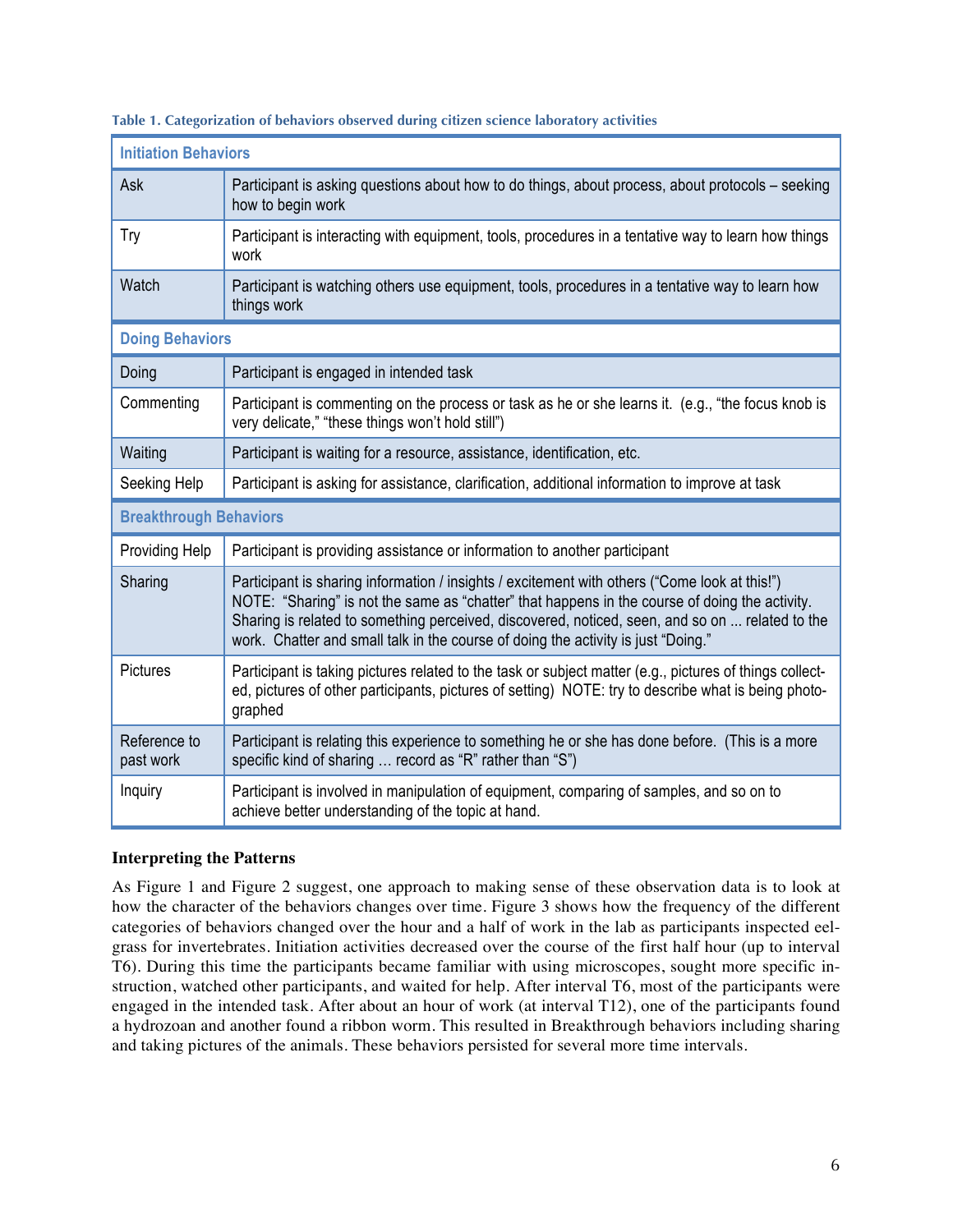

**Figure 3. Frequency counts of different categories of behaviors during eelgrass lab activities.**

## **The Rasch Model as a Way to Move Beyond Frequency Counts**

As Figure 3 illustrates, looking at changes in frequency counts for different behavior categories over time helps make sense of observations. For studies where there are only a small number of participants, looking at patterns of frequency counts may be the most powerful analysis that the data can support. But studies that collect data about 50-100 participants, or more, have access to more powerful options.

The problem with frequency counts of different categories of behaviors is that they are counts of different kinds of things that are not related in any way that is obviously measurable. For example, in the simple observation framework presented above, we have defined Doing and Breakthrough behaviors as categorically different, but have no easy way to use the data we have collected to refine this definition. Perhaps some of the behaviors now labeled as Breakthrough should really be considered as Doing, or *vice versa*. It would be useful to have some way to put these different categories on a single scale that represented different degrees of engagement. Having such a scale would allow us to use statistical methods to explore such questions as, "Do the participants who are generally exhibiting higher levels of overall engagement consistently perform behaviors that we have placed within the Breakthrough category?" If the answer to such a question was "No," we might then consider revising our observation framework. Access to methods that would support iterative improvement of an observation framework as it was used with hundreds of participants across multiple studies would be beneficial to citizen science participant research as a whole, in addition to being useful within individual studies.

An additional benefit of being able to think of engagement as a scale of values, as opposed to counts of different categories of behaviors, is that it would support research questions that involved using inferential statistics to make comparisons between different sets of observations related to different program designs or different groups of participants.

### **The Rasch Model**

Over the past four decades, psychometric research has made increasing use a model developed by Georg Rasch (Rasch, 1980) to address this kind of scaling problem. The Rasch Model treats the probability of responding correctly to a test item as a function of both the item difficulty and the ability of respondents who answer it correctly. Rather than assigning the same value to all items in computing a score (e.g,, a value of 1 for a correct answer and 0 for a wrong answer), it computes a different difficulty level for each item. Computation of this difficulty metric reflects the overall scores of those who answer the item. So, a more difficult item is one that more capable respondents can usually answer and that is challenging for less capable respondents. Clearly, there is some circularity in this definition of difficulty, since we identify the more capable respondents on the basis of their scores, and those scores depend on the item difficul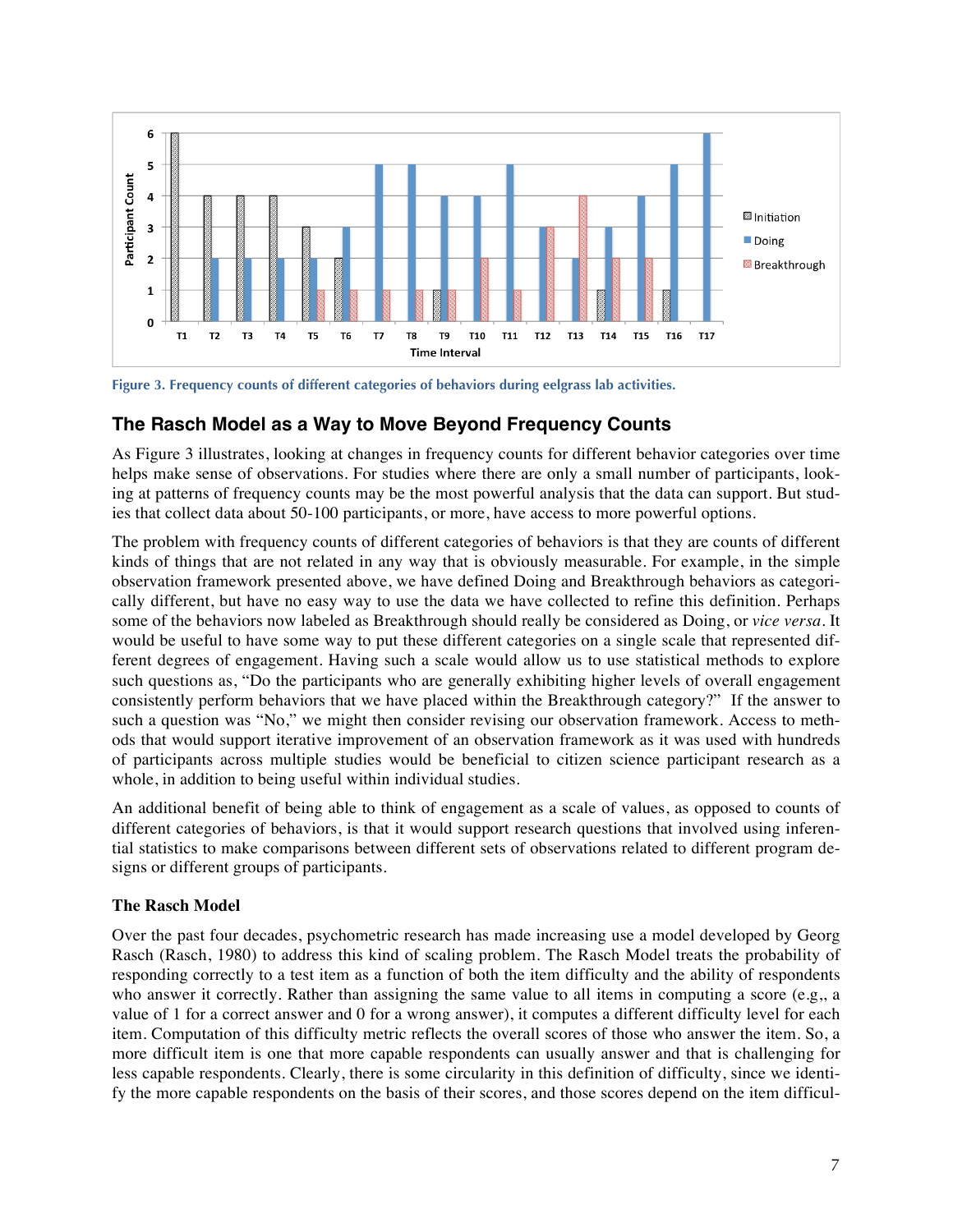ties, which, in turn, depend on knowing who is more capable. Consequently, producing a list of item difficulties is an optimization problem that is solved iteratively on a computer, over a series of successive approximations. But the modeling process converges for sufficiently large numbers of items and respondents. One of the important and useful features of the Rasch item difficulty levels is that they are interval scale measurements. In other words, the amount of ability, engagement, or whatever else we are measuring to move from a level of 1 to 2 is the same as the amount required to move from 2 to 3.

Rasch's original model worked only when answers were simply right or wrong, but it has now been extended to work with "partial credit models" in which the answer to an item can have a range of values that increase as answers demonstrate deeper understanding or, in our case, deeper engagement. Bond and Fox (2012) provide a good overview of Rasch models, including partial credit models, for readers seeking more detail.

The Rasch partial credit model is potentially applicable to the problem of assigning more meaningful and useful values to the behaviors observed during citizen science programs. We use the word "potentially" because the Rasch model requires adherence to some assumptions about the thing being measured. Specifically, it assumes that performance and ability are related along a single dimension. This assumption would be violated if we were measuring two different things at once, for instance speed and strength. Some highly capable respondents would do well on some difficult probes, but poorly on others. Rasch modeling would not fit that kind of measurement tool.

For the measurement problem explored here, meeting Rasch model requirements would mean that engagement, as defined by the behaviors in the observation framework, should emerge as a single construct. If we find that we can order participants in a consistent way from least engaged to most engaged and if we find that this ordering correlates with the degree to which engagement is more challenging at different times, we will have a measure for which Rasch modeling might be useful. On the other hand, if we uncover a more complicated relationship between participants and engagement, the Rasch model will not fit and—importantly—the Rasch analysis will tell us that. In short, trying to fit the Rasch model to our observation data can contribute to a better understanding of the construct that we are trying to measure.

# **Applying the Rasch Model to Samples of Citizen Science Observations**

The observations of the six participants as they found and sorted invertebrates living on eelgrass gave us the first draft of an observation framework that, with refinement, might be useful in measuring engagement. We were now in a position to try the framework out on some larger groups of participants to see if we could use the Rasch model to begin a process of iteratively refining the framework. We collected two sets of observation data in two different settings.

## **Observing and Measuring Engagement During Computer Lab Work**

One set of observation data was collected during a computer lab workshop in which participants worked to clean up digital DNA barcode records produced from local lab work. Once they had a clean record that could be used in a search against the BOLD barcode repository, they looked for a match on the record they had cleaned up. The workshop leader made it clear to participants that she was primarily interested in getting feedback from participants about how to organize this kind of activity so that it might be done remotely by other citizen science participants.

The workshop involved 24 participants for an hour. Behavior was observed every five minutes using the observation framework in Table 1. Figure 4 summarizes the frequency distribution of different classes of behavior over the course of the hour.

The Rasch model assumes that a measurement instrument consists of a set of items, or probes, that are each scored separately. In applying the model to this set of observations, we treated each time interval as a separate probe and looked at the distribution of behaviors for each interval. Rasch analysis software, by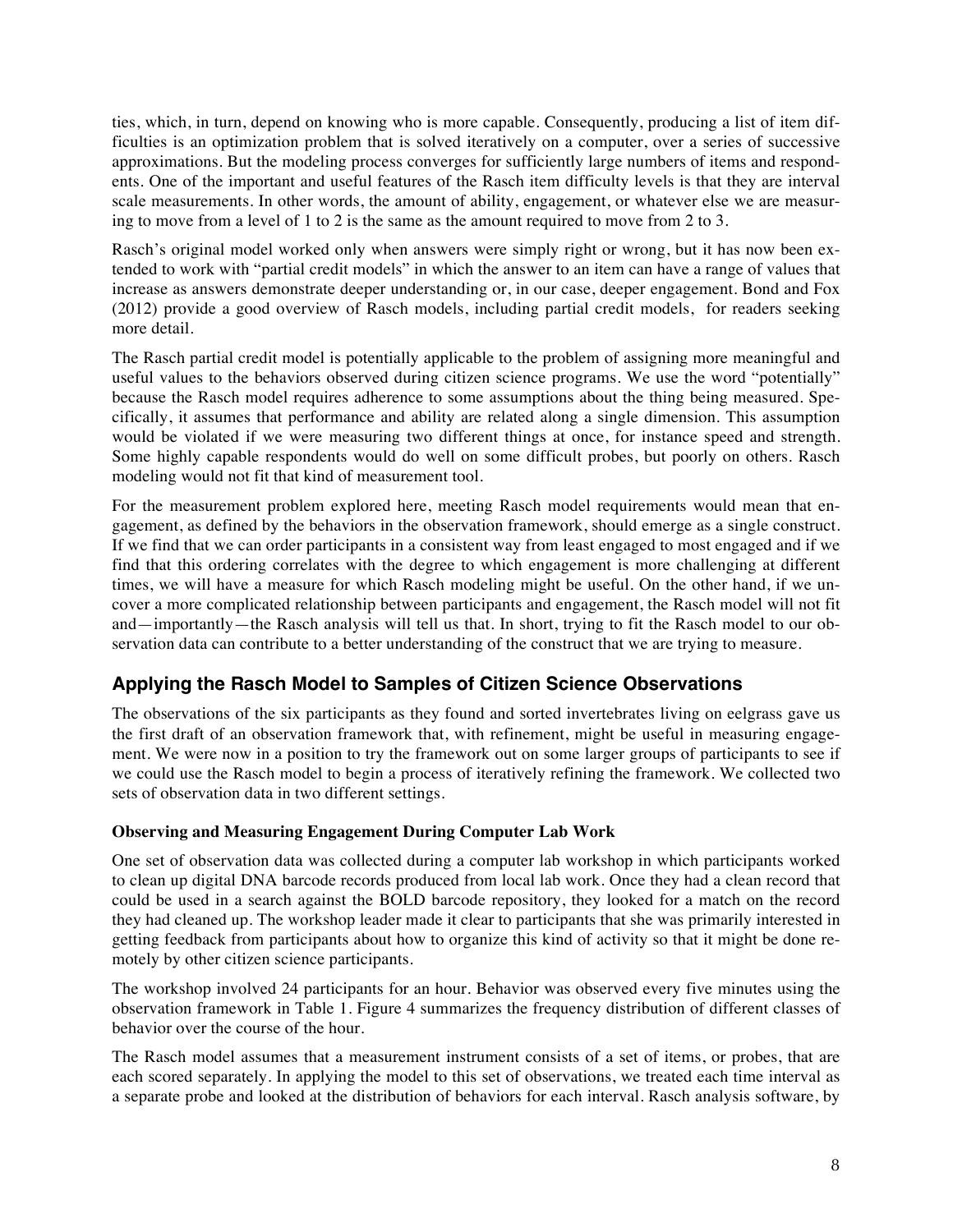convention, uses a value of 0 for the lowest category of response. Consequently, we mapped the different categories of observed behaviors, Initiation, Doing, and Breakthrough, to category numbers of 0, 1, and 2.



**Figure 4. Frequency counts of different levels of behavior during DNA barcode clean up and look up.**

The actual Rasch analysis of the observation data used the partial credit estimation in the 'eRm' package (Mair, et al., 2015), which is implemented in the R statistical programming language. Partial credit estimation works on the assumption that a transition from one category of response to another, say, from category 0 to category 1, is evidence that the respondent has moved beyond some threshold on the scale of values that is being constructed through the Rasch Model. In this case, that scale of values is an estimate of the amount of participant engagement. Figure 5 illustrates how this works. Working from the observation data, the analysis computes the probability of observing behaviors corresponding to the three categories at each time interval. In this figure we look just at intervals T4 and T6.



**Figure 5. Converting categories of observations to levels of engagement.**

The analysis computes the size of the intervals on the horizontal axis and the range of values that are displayed—in this case a scale that we are asserting to represent the degree of engagement—by considering the distribution of engagement across all the participants over the full duration of observations. The model is set up so that participants with an average level of engagement have a 0.5 probability of displaying an engagement level of zero. Note that this means that a negative value on this scale does not mean "non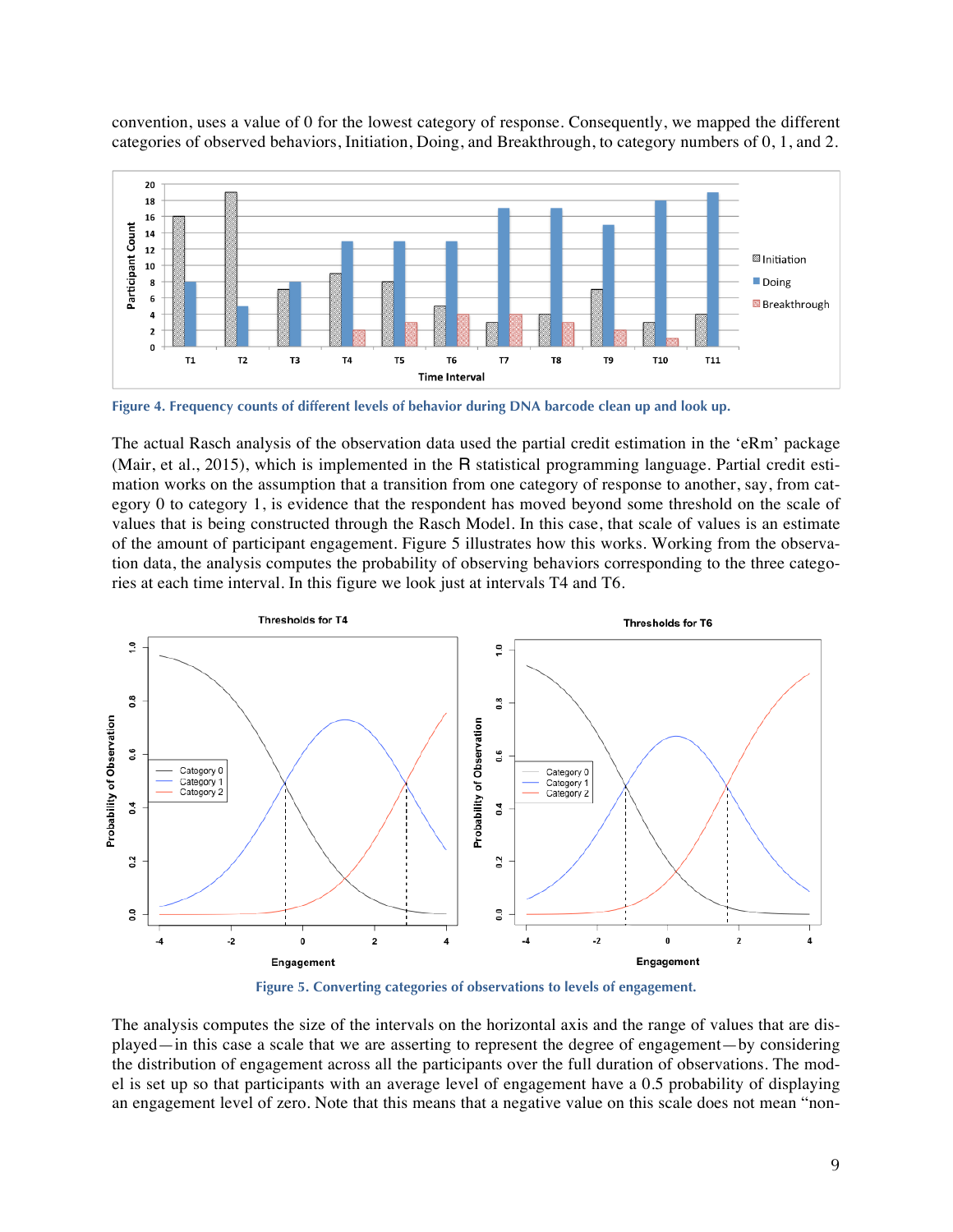engagement." The scale resulting from Rasch analysis is like the Fahrenheit or Celsius temperature scales, where the placement of zero is according to convention or design, rather than an indication of an absolute value.

The dotted lines that drop from the points of intersection between successive categories to the X-axis show how the model converts the probability of observing a particular category of behavior (a probability that is related to the frequency counts shown in Figure 4) into a measurement of engagement. This translation moves from something that can actually be observed (categories of behaviors) to a theoretical construct (in this case, engagement) that can only be inferred from the observations.

Comparison of the engagement values at the two time intervals shows that, according to this model, the level of engagement required to make the transition from Initiation (Category 0) to Doing (Category 1) at interval T4 was about -0.5. Ten minutes later, at interval T6, the dotted line drops down to the X-axis at a value of approximately -1.2. So, moving from Initiation to Doing required 0.7 less engagement at T6 than it did at T4. What is even more interesting is that the level of engagement required to transition from Doing (Category 1) to Breakthrough (Category 2) showed an even greater decrease over the same ten minutes. An engagement level of approximately 2.9 was required to move to Breakthrough at interval T4, but this decreased by 1.2 to a value of approximately 1.7 at interval T6. Because the Rasch model produces an interval scale of values, it is possible to compare these two amounts of change. We can say that it appears that the engagement required to move to Breakthrough decreased about twice as much as the level required to move from Initiation to Doing over this ten minute period. This is the kind of analysis that having an interval scale enables. Clearly, we would want to look at many more observations before making strong assertions. The point here is simply that such comparisons of values are not even possible when researchers can only look at frequency counts, rather than at an actual measurement scale.

| <b>Interval</b> | <b>Threshold 0-1</b> | Threshold 1-2 | <b>Interval</b> | <b>Threshold 0-1</b> | Threshold 1-2 |
|-----------------|----------------------|---------------|-----------------|----------------------|---------------|
| Τ1              | 0.62                 | not present   | Т7              | $-2.07$              | 2.16          |
| T <sub>2</sub>  | 1.43                 | not present   | T8              | $-1.96$              | 2.71          |
| T <sub>3</sub>  | 0.16                 | not present   | T9              | $-1.31$              | 3.04          |
| T <sub>4</sub>  | $-0.52$              | 2.86          | <b>T10</b>      | $-2.22$              | 5.89          |
| T <sub>5</sub>  | $-0.93$              | 2.22          | <b>T11</b>      | $-2.32$              | not present   |
| T6              | $-1.19$              | 1.65          |                 |                      |               |

**Table 2. Engagement transition thresholds at different time intervals during DNA barcode work.**

Table 2 summarizes the transition thresholds for all of the observation intervals during the DNA barcode clean up and lookup program. A scan of the table's columns reveals that the transition from Initiation to Doing became relatively less demanding over time. This is what we would expect as participants become more familiar with how to do the required work in a citizen science program. The pattern of thresholds for transitions from Doing to Breakthrough is more interesting. The estimated engagement effort required to transition to Breakthrough activities decreased for a few time periods, but then began to increase. Figure 6 shows this pattern graphically.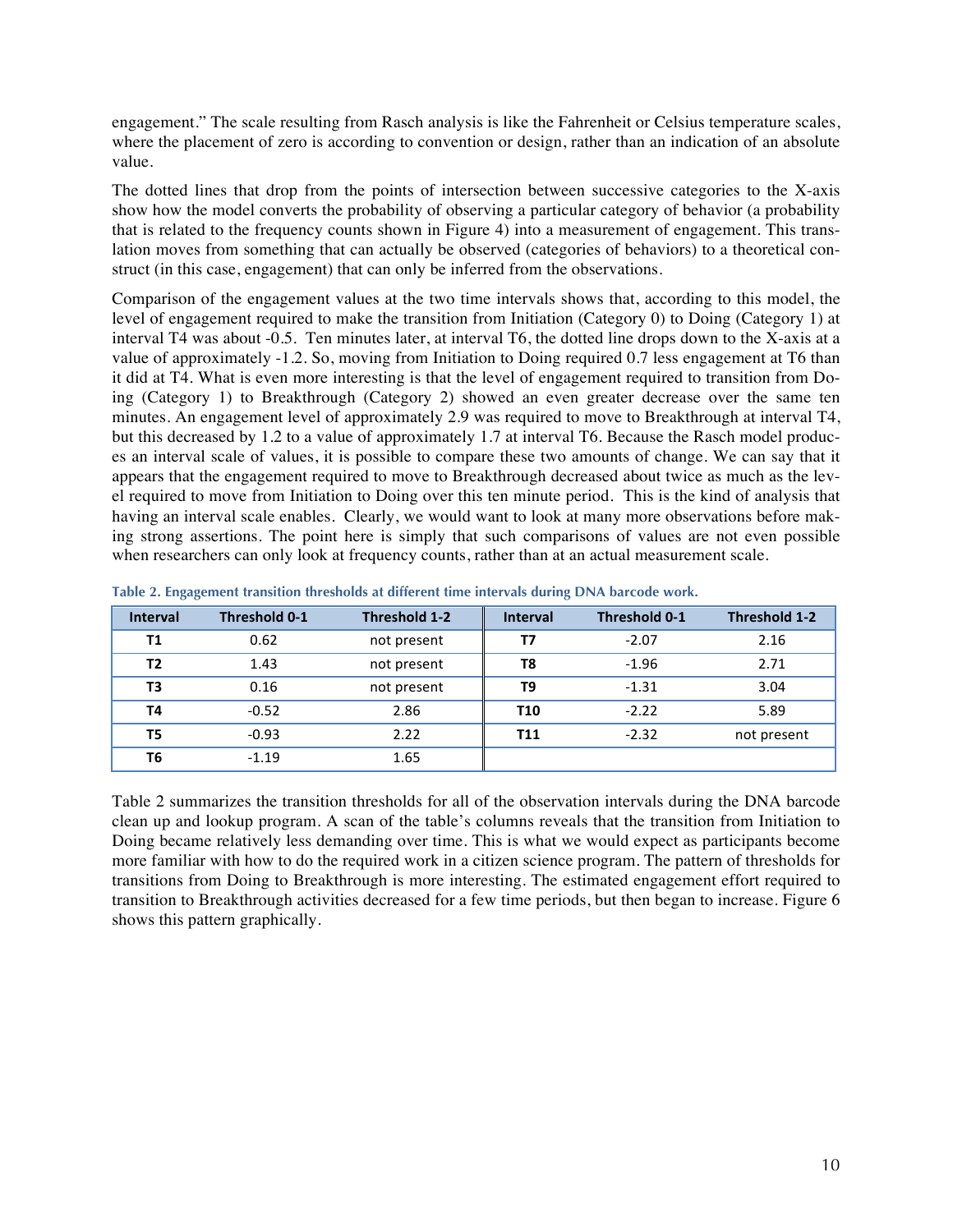

**Figure 6. Amount of engagement required to transition between behaviors over time during DNA barcode work.**

Applying the Rasch partial credit model to these observation data does not, of course, explain this initial decrease and subsequent increase in engagement associated with Breakthrough behaviors, it only assists in bringing the pattern into focus. We can usefully distinguish between two different kinds of conjectures about possible causes for the pattern. There are conjectures that assume that the pattern is correct, and look to program design, context, and participant motivation for explanations. An example of such a conjecture is that, perhaps, as the novelty of the activity wore off, participants were less engaged. Such conjectures are warranted when we have confidence in the measurement instrument. Making and testing such conjectures is the reason to have good instruments.

When we are using an observation framework that is still at such an early stage of development, there is good reason to question whether the measurement instrument is producing good estimates of engagement. This leads to a second kind of conjecture that considers the possibility that the observation framework needs refinement. For example, a review of the actual hand-coded observation record for the data presented above reveals that a substantial proportion of the behaviors that were classified as Breakthrough behaviors during this event were instances where a more knowledgeable participant was providing assistance to another participant. What difference would it make if we categorized these behaviors as instances of Doing rather than Breakthrough? Figure 7 shows the answer to this question.



**Figure 7. Change in engagement required for Breakthrough after adjusting observation framework: DNA barcode work.**

The important point that this example illustrates is that by giving us a way to create a scale for measuring engagement, the Rasch analysis provides us with an easy way to see the effects of making a change in the observation framework. If we think of constructing an observation instrument for measuring engagement in the same way that one would approach constructing other psychometric measures, we would expect instrument construction to be iterative over many trials and to be concerned with validity: what is the chain of reasoning that connects evidence about the instrument's performance with the claim that it is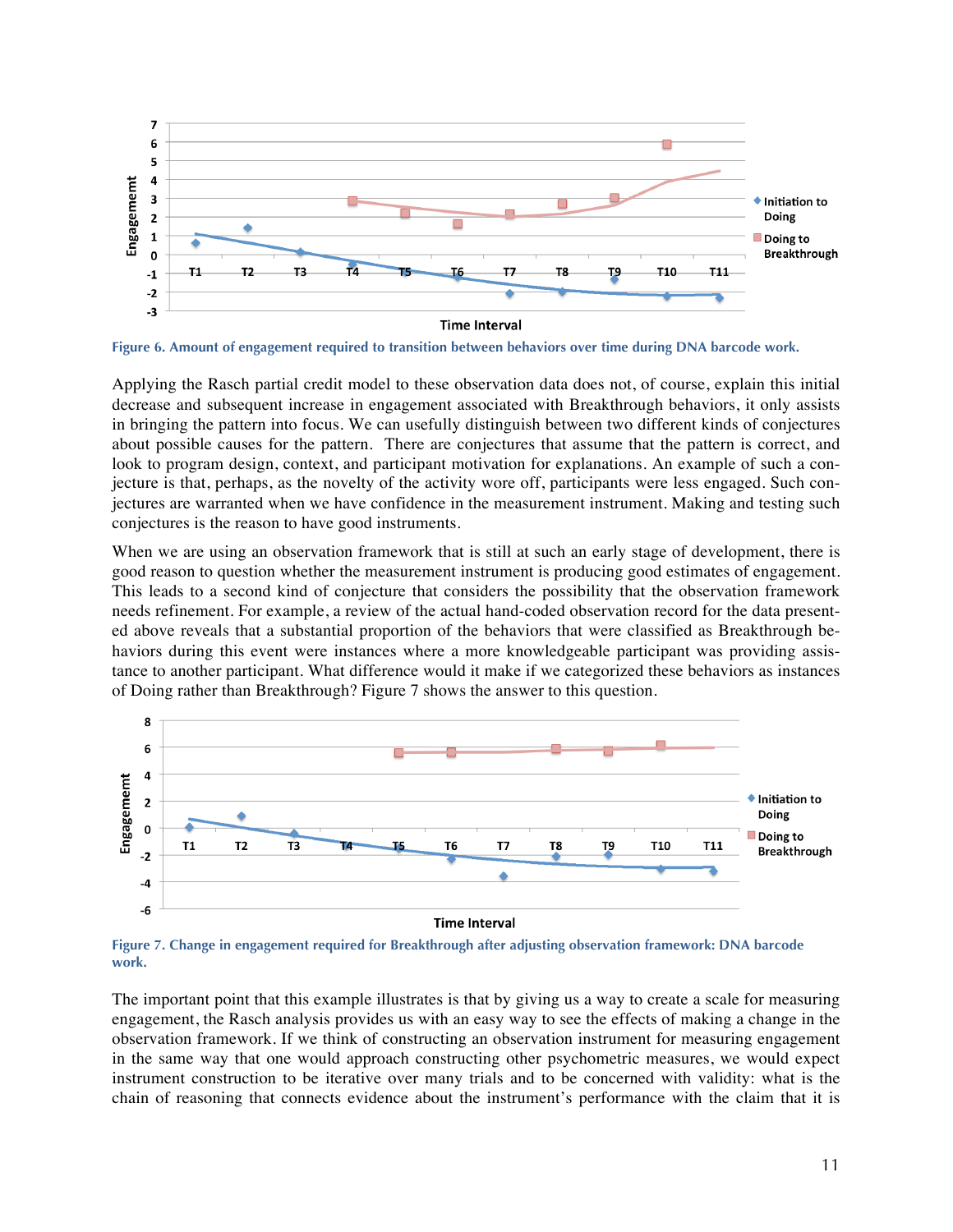measuring the theoretical construct of interest? Having the ability to convert counts of observations to an interval scale facilitates such inquiry. In this particular instance, the unexpected shape of Breakthrough engagement plot in Figure 6 raised the question of whether providing assistance to others is more properly just part of the job, instead of evidence of deeper engagement. This kind of question stimulates important thinking about just what we mean by "Breakthrough" and about the nature of engagement. Pursuing that line of thinking may require interviews with participants who were providing assistance to ask them questions about their experiences. The Rasch partial credit model provides quantitative input to a dialogue that is at once quantitative, qualitative, and epistemic and that is an essential part of instrument design and construction.

## **A Second Test Case**

We used the same observation framework to collect data in a different setting with different kinds of participants. Since our focus is on addressing a measurement problem related to participant observation, there is value in applying the measurement tool and techniques in different observation contexts.

We collected observation data during a bioblitz event as participants sorted beetles that had been collected earlier that day. Observations took place in the evening immediately after participants had finished supper and had settled back to work. We observed 17 participants at five-minute intervals for an hour. The group included amateur and professional entomologists who were generally comfortable with identifying and preserving samples as well as people with less experience with insects. Figure 8 summarizes the distribution of observed behaviors.



**Figure 8. Frequency counts of different categories of behavior during biolblitz specimen sorting.**

As one might expect, this group was substantially involved in Doing right from the outset. Participants who were not as familiar with the sorting and pinning process tended to begin by watching more experienced workers until they had a better idea of what was going on. In some cases, some "participants" never moved to the Doing stage, but just watched for a while and left.

Applying the Rasch partial credit model to these data, using the same tools and procedures as before, produced threshold data summarized in Table 3.

| .               |                      |               |                 |               |               |
|-----------------|----------------------|---------------|-----------------|---------------|---------------|
| <b>Interval</b> | <b>Threshold 0-1</b> | Threshold 1-2 | <b>Interval</b> | Threshold 0-1 | Threshold 1-2 |
| Τ1              | $-0.76$              | not present   | T7              | $-3.54$       | 2.37          |
| Т2              | $-1.82$              | 2.46          | T8              | not present   | 1.08          |
| T3              | $-1.87$              | 3.71          | T9              | not present   | 3.72          |
| Τ4              | $-0.96$              | 1.22          | T10             | not present   | 3.01          |
| T5              | $-1.59$              | 0.78          | T11             | not present   | 4.24          |
| T6              | $-2.73$              | 3.19          |                 |               |               |

**Table 3. Engagement transition thresholds at different time intervals during bioblitz sorting.**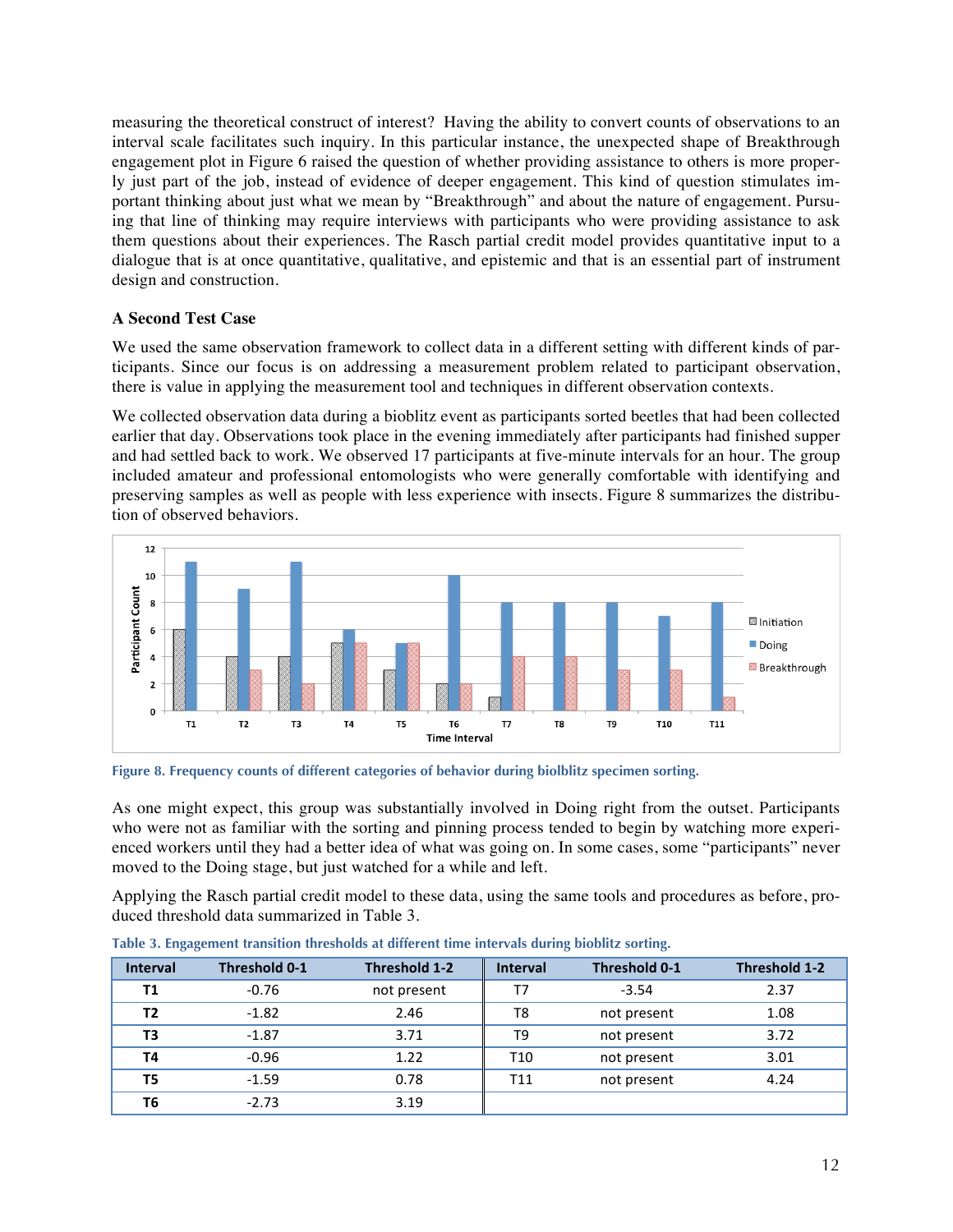Scanning the values in this table reveals that Initiation behaviors disappeared after 40 minutes (starting at interval T8) and did not reappear. Figure 9 shows the overall pattern of changes in the level of engagement required to transition between categories of behavior over the hour of observed activity.



**Figure 9. Amount of engagement required to transition between behaviors over time during bioblitz specimen sorting.**

As was true for the DNA barcode transition thresholds in Figure 6, transitions from Initiation to Doing became easier over time. In fact, the level of engagement required to begin Doing decreases even more quickly than for the work with DNA barcodes and computers This might be due to the heterogeneous nature of the group: the novices who were not sure about transitioning to Doing left, while the others eventually learned enough by watching or through help by others to settle down to work.

Figure 6 and Figure 9 also show the same pattern of changes in engagement required for transition to Breakthrough behaviors; the amount of engagement required decreased over the first half of the observation period and increased toward the end. As was true for the observations during the DNA barcode work, some of the behaviors categorized as Breakthrough during the bioblitz sorting involved more expert participants providing help to others. We wondered what would happen if we once again re-categorized such behaviors as instances of Doing. Would the line once again flatten out? Figure 10 summarizes the result.



**Figure 10. Change in engagement required for Breakthrough after adjusting observation framework: bioblitz sorting.**

Adjusting the observation framework had the effect of flattening the curve for the amount of engagement required for Breakthrough to some extent, but the upward trend is still evident. Once again, one can generate conjectures about what is happening here. Perhaps as less experienced participants either settled down to work or left, there was more doing and less sharing. Or, perhaps we should think about other adjustments to the observation framework. The point of this example, in terms of the present paper, is that using the Rasch partial credit model to create a measurement scale for engagement assists in stimulating such thinking.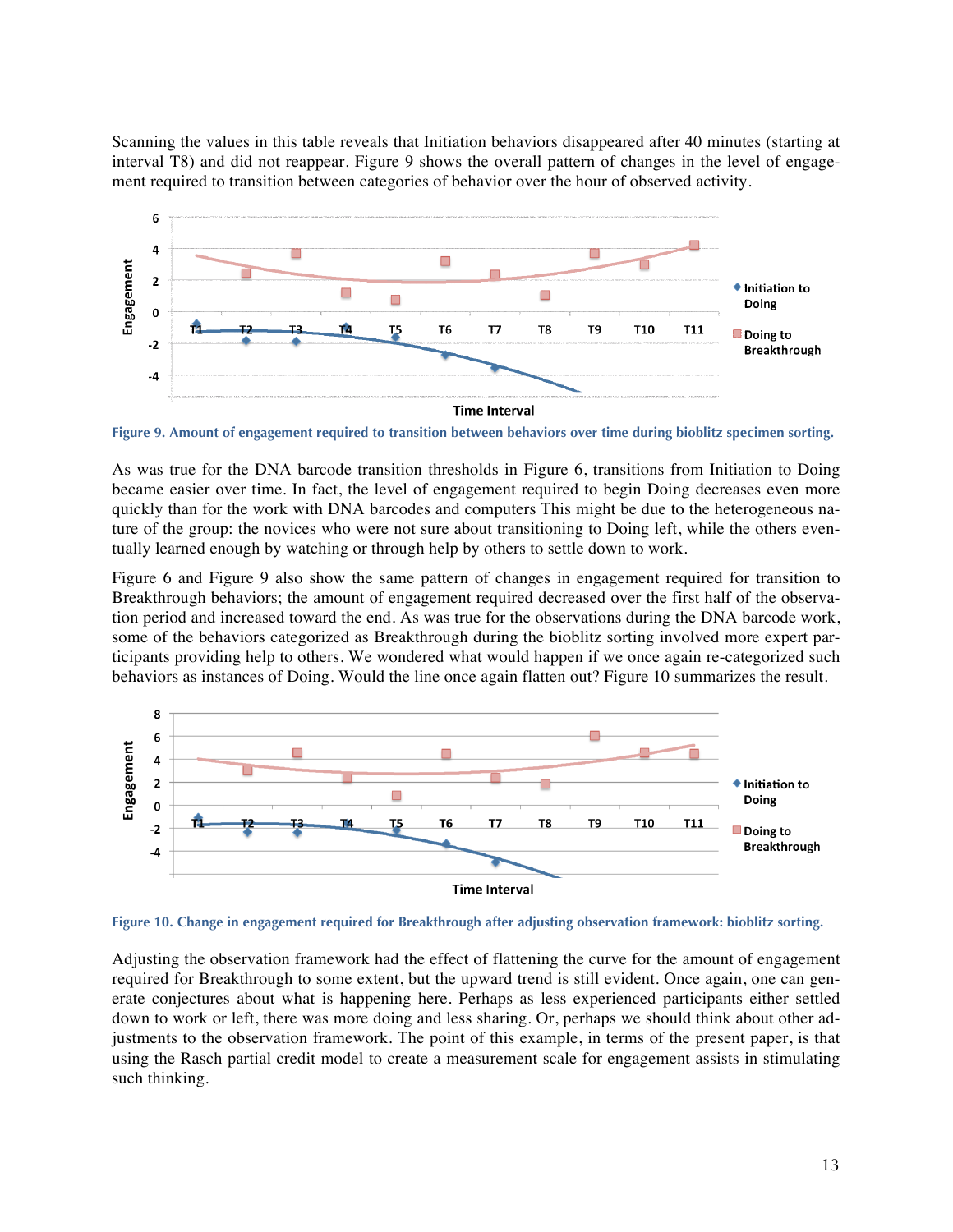# **Discussion, Contribution, Limitations**

As noted its opening paragraphs, the present paper is an exploration of a methodological problem: we have been unsatisfied with our efforts to develop and refine participant observation frameworks when the outputs from those frameworks are conceived only as counts of different categories of behavior. We were familiar with use of Rasch models from our work in formal education settings and so wondered whether it might be useful to apply a Rasch model to assist in refining an instrument that uses observation data to make estimates of participant engagement.

Using two small data sets and an observation framework that is still in the early stages of development, this paper demonstrates that Rasch analysis using a partial credit model produces results that are generally consistent with simpler, less quantitatively rich frequency count data. This is an important result. As we set out on this exploration, it was not clear to us that the Rasch model would fit the kinds of observation data that we were collecting. The fact that the Rasch model did fit reasonably well with these small datasets is encouraging. Rasch analysis is increasingly useful and reliable as the number of participants becomes larger, encompassing hundreds of participants over multiple observation sessions. The fact that we are seeing coherent and potentially useful results in these pilot-study datasets suggest that using the Rasch partial credit model will be useful with larger datasets.

## **Contribution to Citizen Science Research**

In this paper we used Rasch partial credit models to assist us in gaining insight into the performance of an observation protocol focused on participant engagement. The approach outlined here is not limited to measures of engagement. Research into the practice of citizen science might rely on observation data in investigating a variety of important theoretical constructs such as persistence, curiosity, capability, and others. In exploring each of these theoretical constructs, having a way to transform counts of observations into an interval scale that represents the amount or degree of the construct has the potential to assist in instrument design and in refining the definition of the construct.

As we noted in the first paragraphs of this paper, researchers or evaluators who are designing observation frameworks to measure engagement, persistence, curiosity, capability, or something else must address two questions: (1) "Which behaviors should be recorded?" and (2) "What values should be assigned to these behaviors, corresponding to more or less of the construct that we are measuring?"

These two questions—one focused on matters of definition and the other focused on scaling—are connected. The exploratory work reported here shows how addressing the scaling question can inform the definitional question. Attention to scaling can assist in framing and gathering data to answer questions such as:

- Is the instrument measuring one thing or several things?
- Are the behaviors that are grouped together really of a piece, or should they be categorized in some other way?
- Are the assumptions that we make about categories of behaviors that we believe are associated with the construct supported by the data? For example, is category 1 consistently less demanding than category 2?

### **Limitations**

As already noted, this paper describes exploration of a methodological problem that arose in the course of pilot work focused on broader questions. It reflects the limitations that are often inherent in exploratory and pilot work. In this case those limitations include use of small samples of participants and the use of tools, such as the engagement observation framework, that are still under development.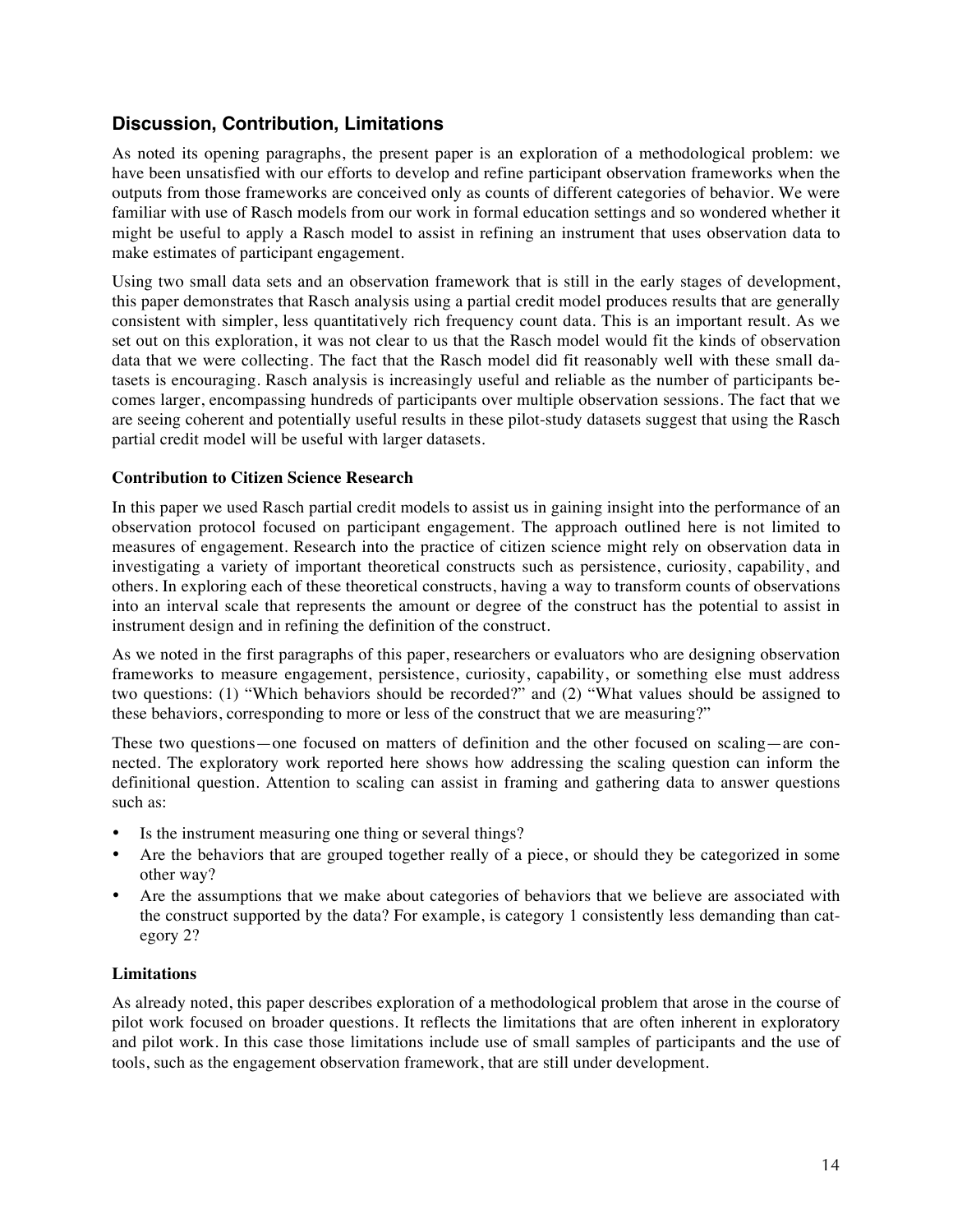Because sample sizes are small, the work presented here should not be used to make claims about the DNA barcoding and bioblitz activities that we used in these analyses. This paper focuses on exploration of a measurement problem, rather than on making generalizations about the programs from which we drew the data used for exploration.

# **Suggestions For Future Work**

We propose two different areas for future exploration and development on the basis of the work presented here. The first focuses on designing observation frameworks. The second extends more broadly to collaborative exploration within the community of researchers and evaluators seeking to understand the potential and the effects of citizen science programs.

## **Observation Framework Design**

The exploration presented here suggests potentially fruitful additional research that might be pursued to improve the sensitivity of the observation framework and to tie it more firmly to a clear conception of engagement. The additional research would involve increasing the number of categories of behaviors and narrowing their focus. The observation framework presented here combines a number of different behaviors into the three broad categories of Initiation, Doing, and Breakthrough. As described above and illustrated in Figure 1 and Figure 2, these categories represent *a priori* conceptions of engagement.

Given the increased confidence emerging from this exploratory work that the Rasch partial credit model can be usefully applied to observation data, it would be useful to experiment with moving from grouping behaviors into categories toward making direct use of different observed behaviors (for example, sharing and picture taking) in the analysis. This would result in estimates of the engagement associated with each behavior, rather than an estimate of engagement for a category that is an amalgam of different behaviors. Doing this would require a great many more observations than we had available during this pilot work, since it would take many more observations to provide a rich picture of nine or ten individual behaviors, as opposed to just three general categories that group behaviors together. It is possible that such a more fine-grained investigation would lead back to some kind of grouping of behaviors, but it would have the advantage of grouping behaviors on the basis of what was learned from observation data, rather than grouping them on an *a priori* basis.

### **Broader Collaboration**

The community of researchers and evaluators who study the design and outcomes of citizen science projects is already engaged in a number of collaborative endeavors that enable different researchers and evaluators to share and build on each other's work. For example, the DEVISE project has assembled and developed a suite of instruments to measure constructs such as interest, scientific self-efficacy, and skills (Phillips, et al., 2014), with the aim of stimulating use of measures that might be compared across studies.

We see the potential for a similar, or perhaps a related effort that could grow out of the exploratory work presented here. Such collaborative work could unfold in two stages.

In the first stage different researchers could collaborate in pooling observation data to create better observation frameworks capable of providing interval scale measures of constructs such as engagement, persistence, and so on. As noted above, the power and utility of the measurement tools explored in this paper increases substantially as they are applied to larger numbers of participants. Specifically, with access to many more observations of citizen scientists, it would be possible to explore observation frameworks that make the kinds of more nuanced distinctions described in the preceding section. Developing this kind of more powerful, reliable, and valid measure of different constructs would proceed much more quickly if the citizen science research community pooled its observation data.